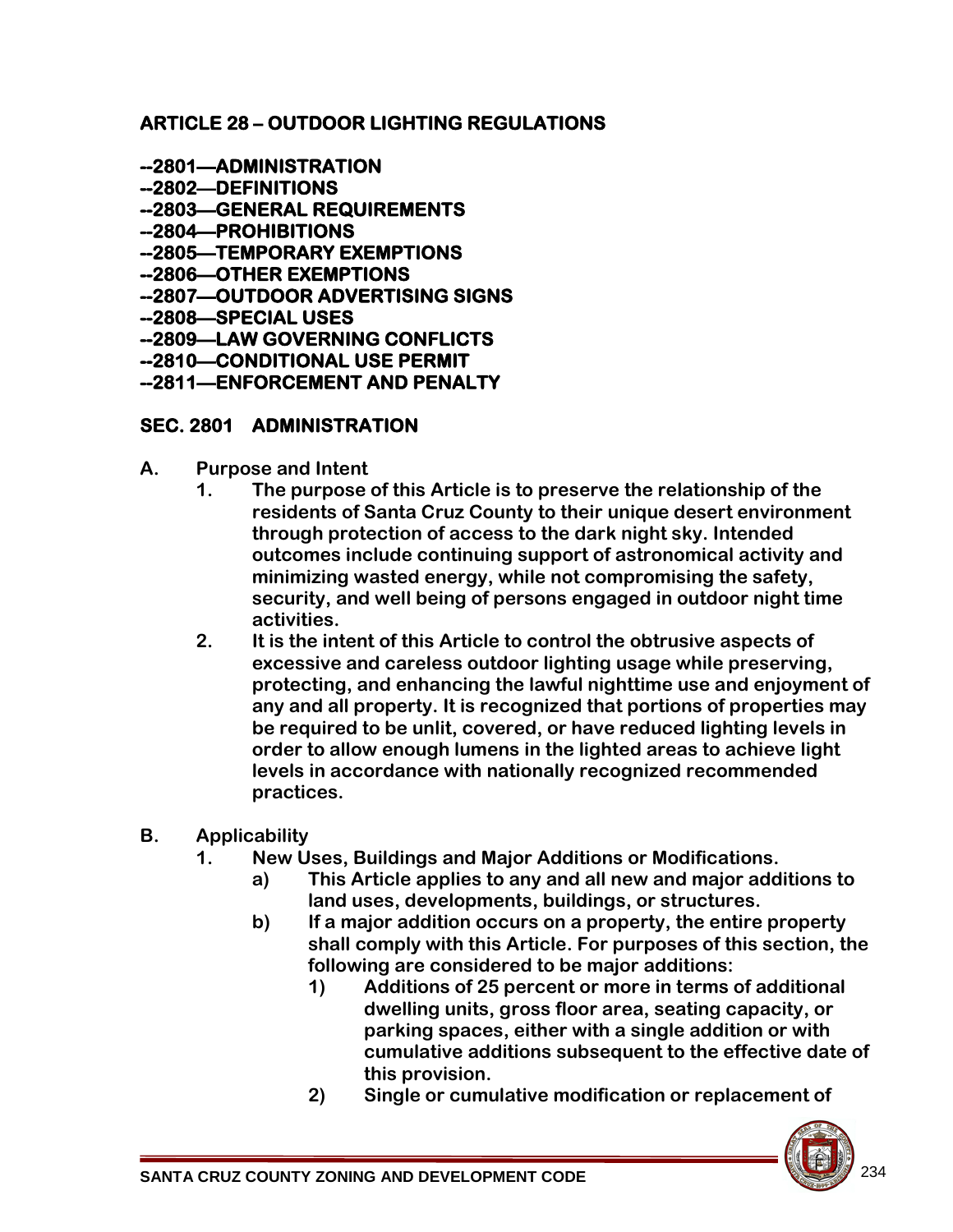**outdoor lighting fixtures legally installed constituting 25 percent or more of the actual lumens for the property, no matter the actual amount of lighting already on a non-conforming site, constitutes a major addition for purposes of this Section. Where existing outdoor lighting is modified or replaced and the resulting lighting fixture has less lumen capacity than the previously existing fixture, the lumen capacity of the modified or replaced fixture shall not be included in the lumen calculations for determining a major addition, but the total of non-conforming lighting shall not be increased.**

- **2. Minor Additions. Additions or modifications greater than 10% but less than 25 percent to existing uses shall require the submission of a complete inventory and site plan detailing all existing and any proposed new outdoor lighting. Any new lighting on the site shall meet the requirements of this Article with regard to shielding and lamp type; the total amount of lighting after the modifications are complete shall not exceed that on the site before the modification, or that permitted by this Article, whichever is larger.**
- **3. Change of Use. Whenever the use of a portion of any existing building or any building, structure, or premises is changed to a new use, all outdoor lighting related to the new use shall be reviewed and brought into compliance with this Article before the new use commences.**
- **4. Resumption of Use after Abandonment. If a property or use with non-conforming lighting is abandoned as defined in Section 2802.R, then all outdoor lighting shall be reviewed and brought into compliance with this Article before the use is resumed.**
- **C. Approved Materials and Methods of Construction or Installation. The provisions of this Article are not intended to prevent the use of any design, materials or method of installation or operation not specifically prescribed by this Article, provided any such alternate has been approved. The Director may approve any such proposed alternate provided he/she finds that it:**

**1. Provides at least approximate equivalence to the applicable specific requirements of this Article; and** 

**2. Is otherwise satisfactory or complies with the intent of this Article; and has been designed or approved by a registered lighting or electrical engineer and is supported by calculations showing that the design submitted meets that intent of the Article. This section shall not have the effect of waiving the lumen caps and shielding requirements of this Article.**

**D. Appeals. Any person aggrieved by any decision of the Director made in** 

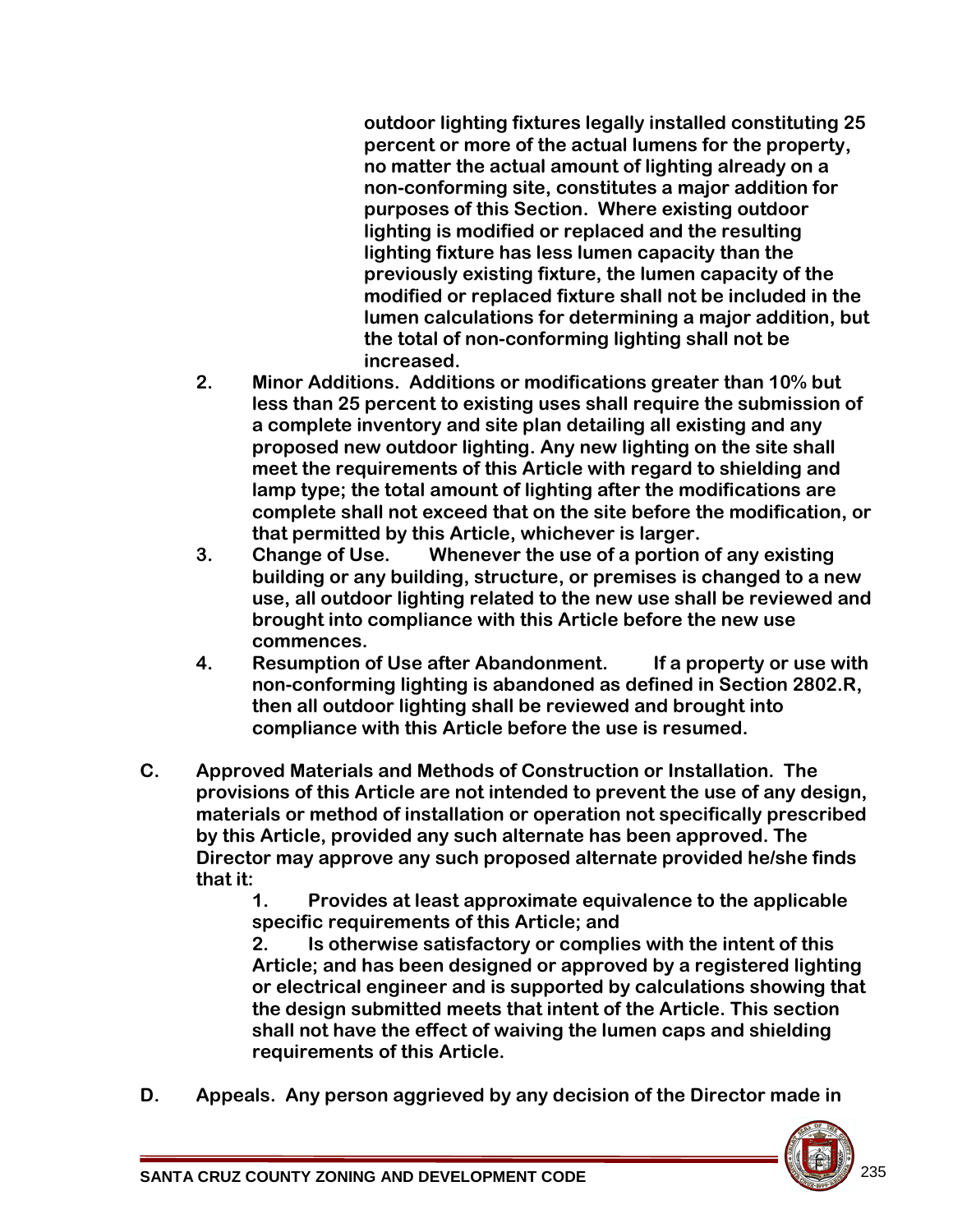**administration of this Article has the right and responsibilities of appeal to the Board of Adjustment as per Sec. 606 and Sec.608 of this Code.**

# **SEC. 2802 DEFINITIONS**

**Unless the context clearly indicates otherwise, certain words and phrases used in this Article mean the following:** 

- **A. County Lighting Area. All of the unincorporated area of Santa Cruz County.**
- **B. Decorative Lighting. Any outdoor lighting used for decorative effects including, but not limited to, architectural illumination, flag and monument lighting, and illumination of landscaping.**
- **C. Development Project. Any residential, commercial, industrial or mixed use subdivision plan or development plan which is submitted for approval or for permit.**
- **D. Direct Illumination. Illumination resulting from light emitted directly from a lamp or luminaire, not light diffused through translucent signs or reflected from other surfaces such as the ground or building faces.**
- **E. Director. The Director of Community Development or his/her designee.**
- **F. Display Lot or Area. Outdoor areas where active nighttime sales activity occurs and where accurate color perception by customers is required. To qualify as a display lot, one of the following specific uses must occur: automobile sales, assembly lots, swap meets, airport and automobile fueling areas. Uses not on this list must be approved as a display lot use.**
- **G. Fully Shielded. (FS) An opaque, permanent, nontransparent, shielding on all sides which extends below the light source and lens or diffusers. This luminaire shielding shall be permanently attached. [See Figure 1]**
- **H. Installed. The attachment, or assembly, fixed in place, whether or not connected to a power source, of any outdoor light fixture.**
- **I. Lumen. Unit of luminous flux; used to measure the amount of light emitted by lamps.**
- **J. Luminaire. The complete lighting assembly, less the support assembly. For purposes of determining total light output, luminaire lighting assemblies which include multiple unshielded or fully shielded lamps on a single pole or standard shall be considered as a single unit. Two or more units with lamps less than 3 feet apart shall be considered a single luminaire.**
- **K. Net Acreage. The remaining ground area after deleting all portions for proposed and existing public streets within a development, parcel, or subdivision. For commercial or industrial lots use the lot square footage to determine Net Acreage. This percentage shall be used to determine the total lumens from Table 2800-1. The net acre percentage does not apply for residential zoning caps for Table 2800-1.**
- **L. Opaque. Opaque means that the material shall not transmit visible light.**
- **M. Outdoor light fixture. An outdoor illuminating device, outdoor lighting or reflective surface, lamp or similar device, permanently installed, or**

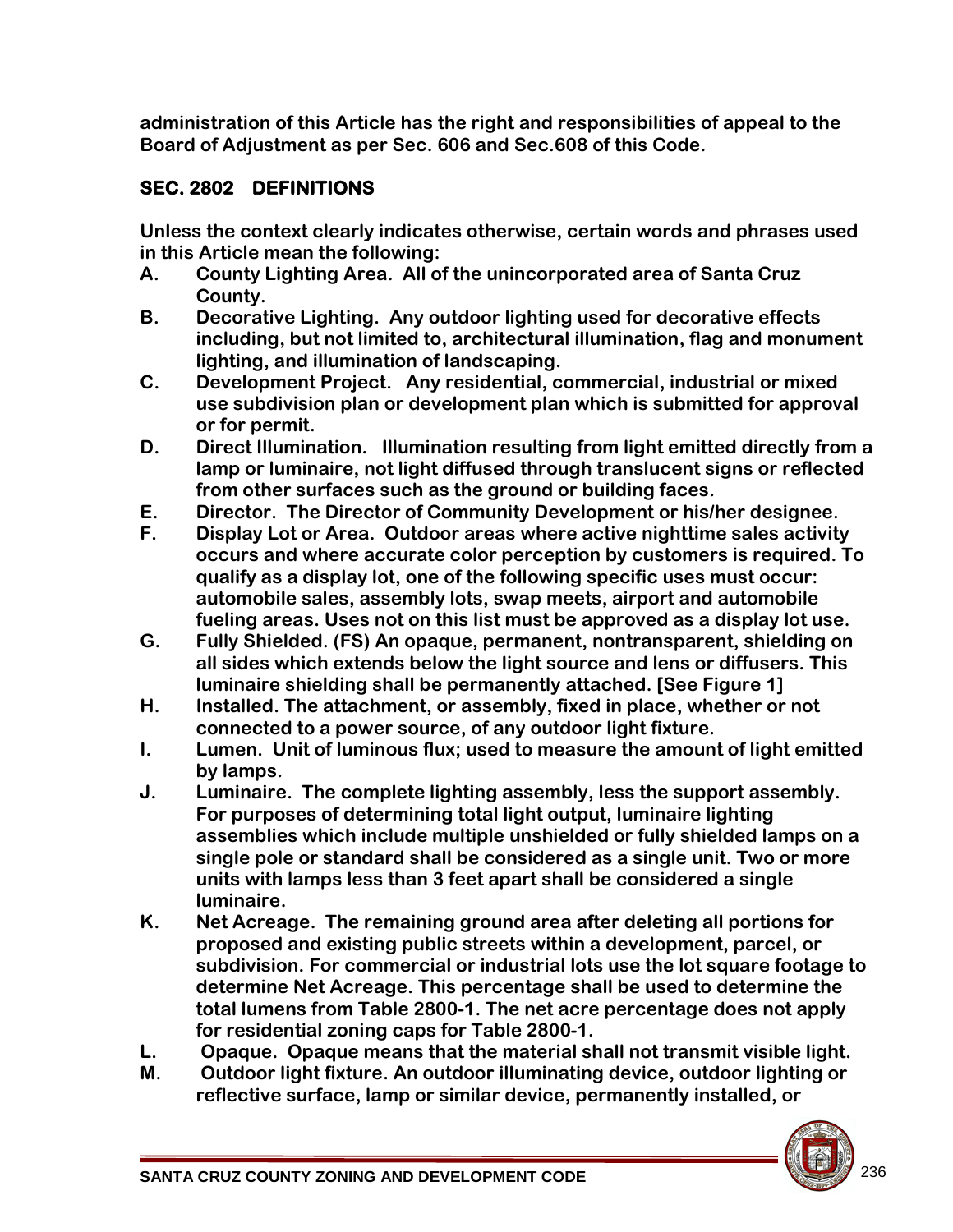**portable, used for illumination or advertisement. Such devices shall include, but are not limited to:** 

- **1. Street lighting;**
- **2. Parking lot lighting;**
- **3. Building and structural lighting;**
- **4. Landscape lighting;**
- **5. Recreational lighting;**
- **6. Billboards and other signs (advertising or otherwise)**
- **7. Product display area lighting;**
- **8. Building overhangs and open canopies;**
- **9. Security lighting;**
- **10. Searchlights, spotlights, flood lights, and laser lights.**
- **N. Outdoor Light Output, Total. The total amount of light, measured in lumens, from all outdoor light fixture lamps, is calculated as follows:** 
	- **1. The initial lumen output, as defined by the lamp manufacturer, shall be the lumen value used.**
	- **2. The total light output of each outdoor light fixture shall be based on the largest lamp that the outdoor light fixture is rated to accommodate. For the purpose of compliance with this section, the largest lamp rating for fluorescent and high intensity discharge fixtures shall be based on the installed ballast rating.**
	- **3. Using Table 2800-1, total lumens per acre for a Commercial or Industrial site, Options 1 & 2, shall be figured as a percentage of net acres. For example, a site with .5 net acres would have a lumen cap of 37,500 for Option 1 and a cap of 30,000 for Option 2. A site with 2 net acres would have a cap of 150,000 lumens for Option 1 and 120,000 for Option 2.**
	- **4. The net acre percentage does not apply for residential zoning lumen caps for Table 2800-1.**
- **O. Outdoor Recreation Facility. An area designed for active recreation, whether publicly or privately owned, including, but not limited to baseball, soccer, football, golf, tennis, swimming pools, roping arenas and race tracks of any sort.**
- **P. Person. Any individual, tenant, lessee, owner, or any commercial entity including but not limited to a firm, business, partnership, joint venture or corporation.**
- **Q. Temporary Lighting. Lighting which does not conform to the provisions of this Article and which will not be used for more than one thirty (30) day period within a calendar year, with one thirty (30) day extension. Temporary lighting is intended for uses which by their nature are of limited duration; e.g. for example holiday decorations, civic events, or construction projects.**
- **R. Use, Abandonment of. The relinquishment of a property, or the cessation of a use or activity by the owner or tenant for a period of six months, excluding temporary or short term interruptions for the purpose of**

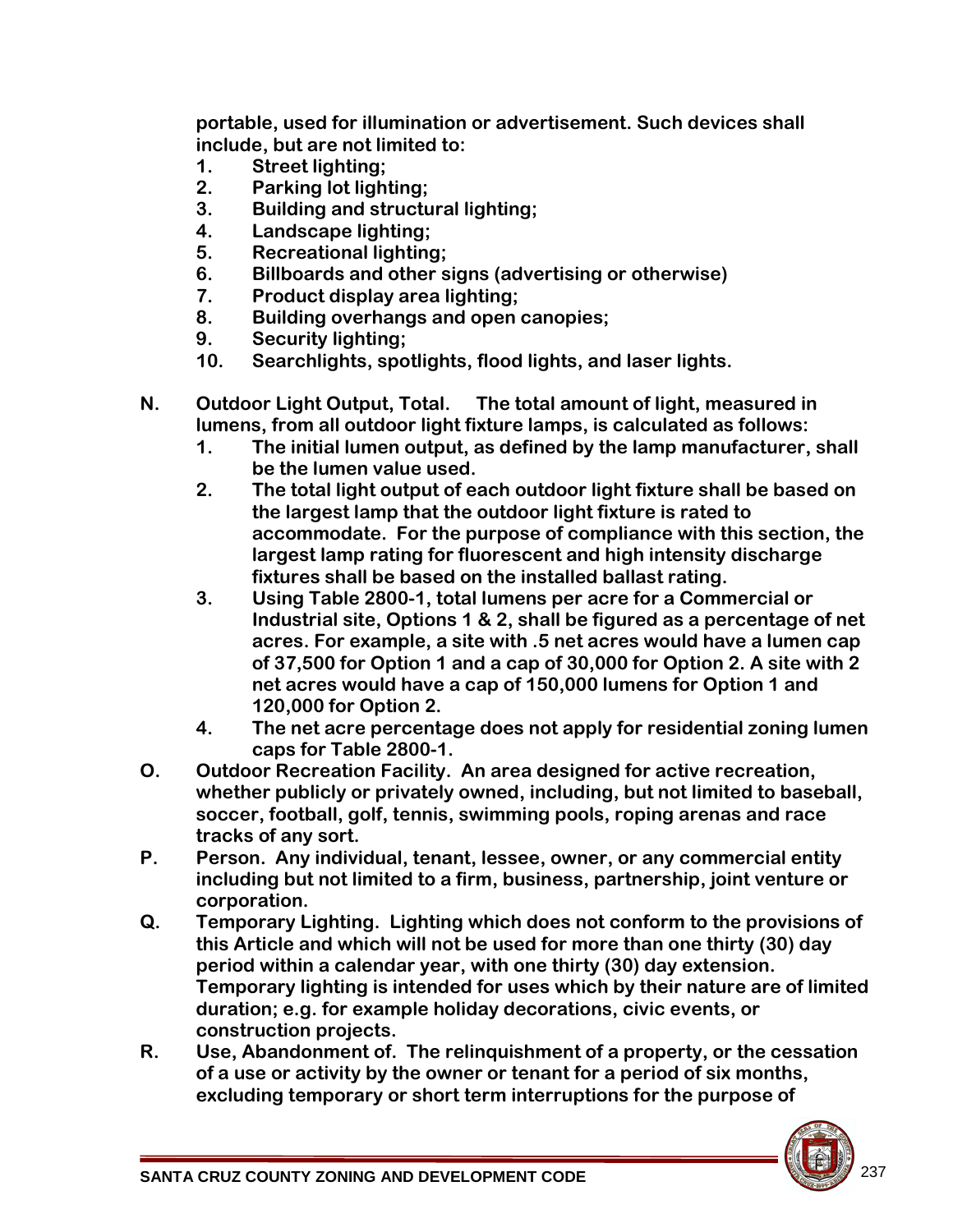**remodeling, maintaining, or otherwise improving or rearranging a facility. A use shall be deemed abandoned when such use is suspended as evidenced by the cessation of activities or conditions which constitute the principal use of the property.** 

#### **SEC. 2803 GENERAL REQUIREMENTS**

- **A. Applicability. The table in this Section gives requirements of the total light output permitted per acre excluding designated natural open space as defined in this Code for the different lighting options. These requirements shall be met for all lighting installations subject to this Article.**
- **B. Total Outdoor Light Output. Total outdoor light output shall not exceed the lumen limits given in Table 2800-1. In the table, Total means the sum of shielded and unshielded exterior lighting.**

| Table 2800-1: Maximum Total Outdoor Light Output Requirements Per<br><b>Acre - Lumen Caps</b> |                                                                                                           |  |
|-----------------------------------------------------------------------------------------------|-----------------------------------------------------------------------------------------------------------|--|
|                                                                                               | <b>Total Lumens</b><br><b>Permitted Per</b><br>Acre<br>(excluding<br>designated<br>natural open<br>space) |  |
| Option 1 - Commercial and Industrial - (1)(2)(5)(Mostly<br>Low Pressure Sodium - LPS)         |                                                                                                           |  |
| Total (FS LPS, plus FS non-LPS, unshielded)                                                   | 75,000                                                                                                    |  |
| <b>Limit on non-LPS FS</b>                                                                    | 3,000                                                                                                     |  |
| Limit on unshielded components, LPS or Non-<br><b>LPS lighting</b>                            | 3,000                                                                                                     |  |
| Option 2 - Commercial and Industrial - (1)(2)(5)                                              |                                                                                                           |  |
| Total lumens (FS, plus unshielded)                                                            | 60,000                                                                                                    |  |
| Limit on unshielded components                                                                | 3,000                                                                                                     |  |
| Option 3 - All Residential zoning (3)(4)                                                      |                                                                                                           |  |
| Total (FS plus unshielded) Lots one acre or larger                                            | 20,000                                                                                                    |  |
| Limit on unshielded component                                                                 | 3,000                                                                                                     |  |
| Total (FS plus unshielded) Lots less than one<br>acre                                         | 10,000                                                                                                    |  |
| Limit on unshielded component                                                                 | 3,000                                                                                                     |  |

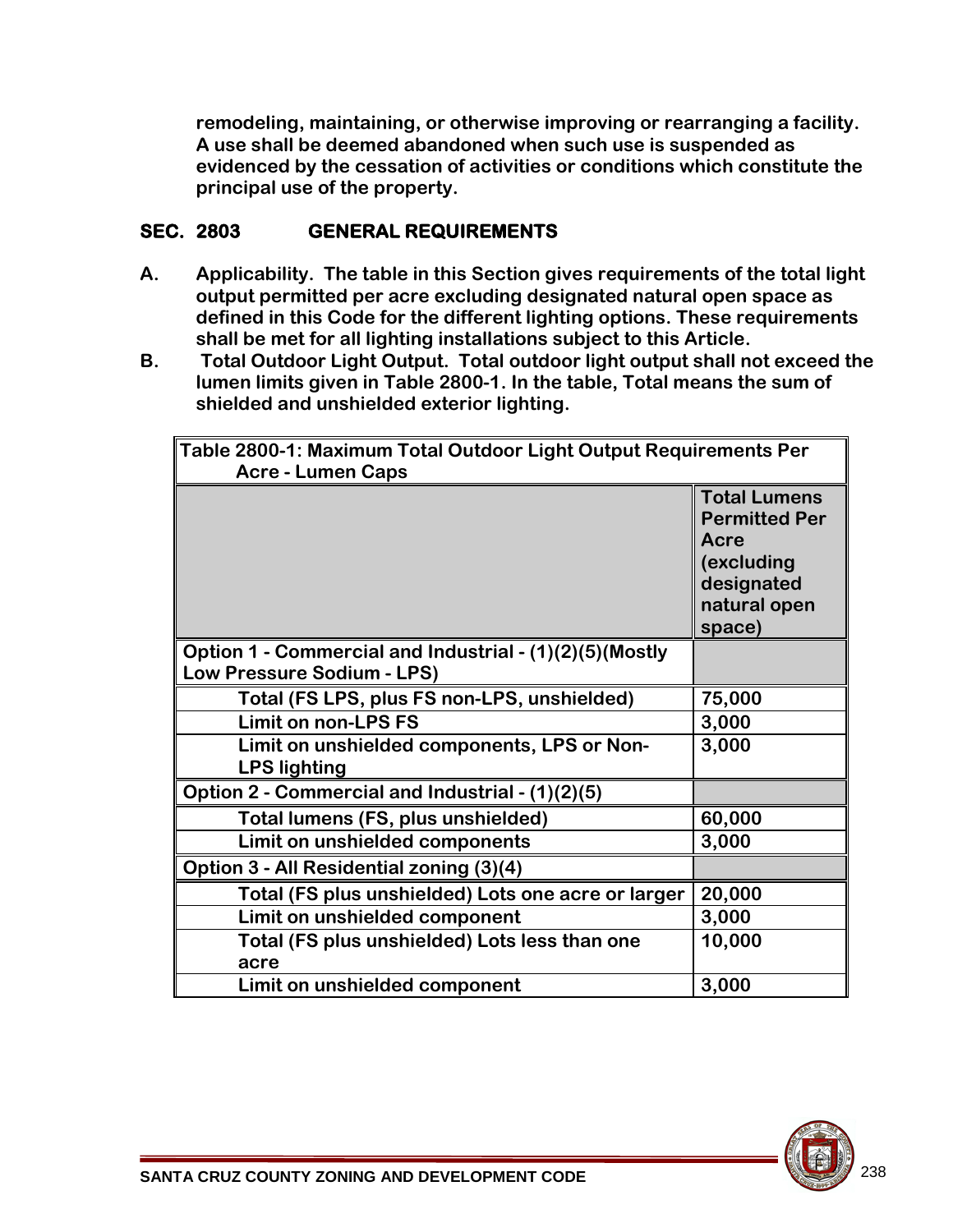**Notes to Table 2800-1**

- **1. Use either option 1 or 2 for the entire property.**
- **2. This applies to all land-use zoning classifications for multiple family triplexes and larger, commercial, and industrial sites.**
- **3. This applies to all residential land-use zoning, including all densities and types of housing, such as single family detached and duplexes.**
- **4. If LPS is used for residential lighting, then the total lumens in the table can be increased by 50 percent of FS plus unshielded lighting. For example, for lots one acre or larger, the total lumens could be 30000 of FS LPS including 3000 of non-LPS (which could include 3000 of non-FS). The grand total shall not exceed 30000 lumens.**
- **5. Lumens per Net Acre; Unshielded lumen caps shall not increase regardless of acreage.**
- **C. Lamp Type and Shielding Standards.**
	- **1. All Outdoor light fixtures shall be fully shielded (FS) except:**
		- **a) Residential flood or spot lamps shall be shielded and shall be aimed no higher than 45 degrees to the horizontal (half-way between straight down and horizontal) when the source is visible from any adjacent residential property in order to minimize light trespass.**
		- **b) Seasonal decorations using unshielded incandescent lamps shall be permitted from Thanksgiving to January 15th.**
		- **c) Neon lighting.**
		- **d) 3000 lumen exemption as per Table 2800-1**
	- **2. In the shielding requirements of this Article, all light fixtures on the residential side of commercial property adjacent to residential property shall be fully shielded and shall be a maximum of 5 feet above grade at the property line and no higher than a line rising 25 degrees above the 5 feet until 100 feet from the property line. All outdoor lighting within one mounting height of residential areas shall have internal house-side shields. (See Figure 2.) Appendix A contains examples of acceptable and unacceptable lighting fixtures for use in complying with this Article.**
- **D. Conformance with Applicable Articles. All outdoor illuminating devices shall be installed in conformance with the provisions of this Article and any building or electrical Articles adopted by the County as applicable with appropriate permitting and inspections.**
- **E. Submission of Plans and Evidence of Compliance with Article.** 
	- **1. Submission Contents. The applicant for any permit required by any provision of the laws of this jurisdiction in connection with proposed work involving outdoor lighting fixtures shall submit (as part of the application for permit) evidence that the proposed work will comply with this Article. The submission shall contain but shall not**

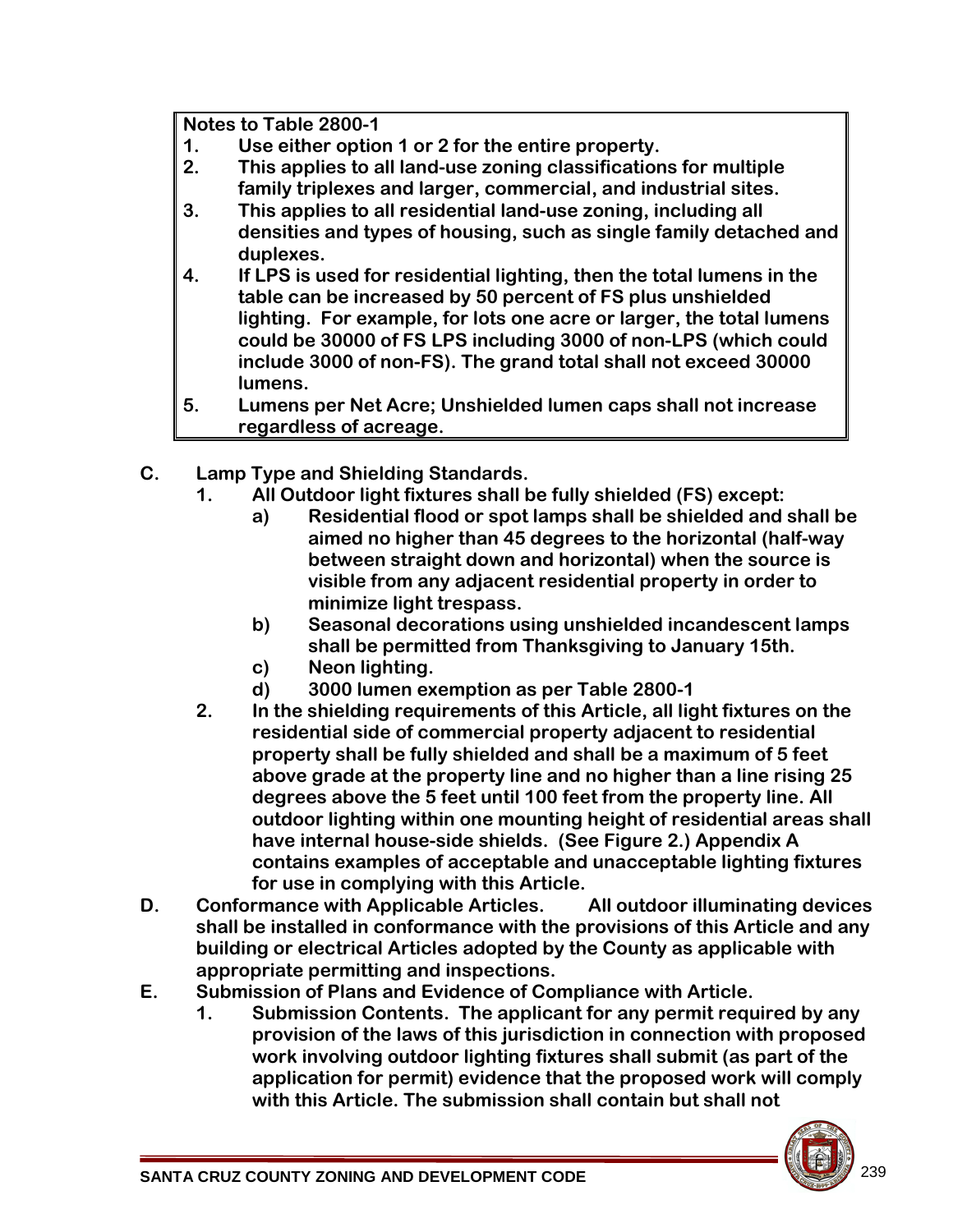**necessarily be limited to the following, all or part of which may be part or in addition to the information required elsewhere in the laws of this jurisdiction upon application for the required permit:**

- **a) Indicate the location of luminaries on the site plan; submit an electrical exterior lighting schedule showing the following:**
	- **1) The type of illuminating device, LPS, HPS, Fluorescent, Incandescent, Metal Halide, Halogen, etc.**
	- **2) Number of lamps**
	- **3) Total lumens per type (refer to Table 2800-2 for standard values by type and wattage)**
	- **4) Indicate if each device is fully shielded**
	- **5) Show total exterior lumens planned for the site**
	- **6) Show total net acreage of site**
	- **7) Indicate the Option you are using from Table 2800-1 and total lumen cap allowed for your option in Table 2800-1.**
- **b) Description of the illuminating devices, fixtures, lamps, supports, reflectors, and other devices. The description may include, but is not limited to, catalog cuts by manufacturers and drawings (including sections where required);**
- **c) Photometric data, such as that furnished by manufacturers, or similar showing the angle of cutoff of light emissions. Photometric data need not be submitted when the full cutoff performance of the fixture is obvious to the reviewing official.**
- **2. Additional Submission. The above required plans, descriptions and data shall be sufficiently complete to enable the plans examiner to readily determine whether compliance with the requirements of this Article will be achieved. If such plans, descriptions and data cannot enable this ready determination, by reason of the nature or configuration of the devices, fixtures, or lamps proposed, the applicant shall additionally submit as evidence of compliance such certified reports of tests that will, provided that these tests shall have been performed and certified by a recognized testing laboratory.**
- **3. Subdivision Plat Certification. If any subdivision proposes to have installed street or other common or public area outdoor lighting, the final plat shall contain a statement certifying adherence to the applicable provisions of this Article.**
- **4. Lamp or Fixture Substitution. Should any outdoor light fixture or the type of light source therein be changed after the permit has been issued, a change request must be submitted to the design professional and Director for his/her approval, together with adequate information to assure compliance with this Article, which must be received prior to substitution.**

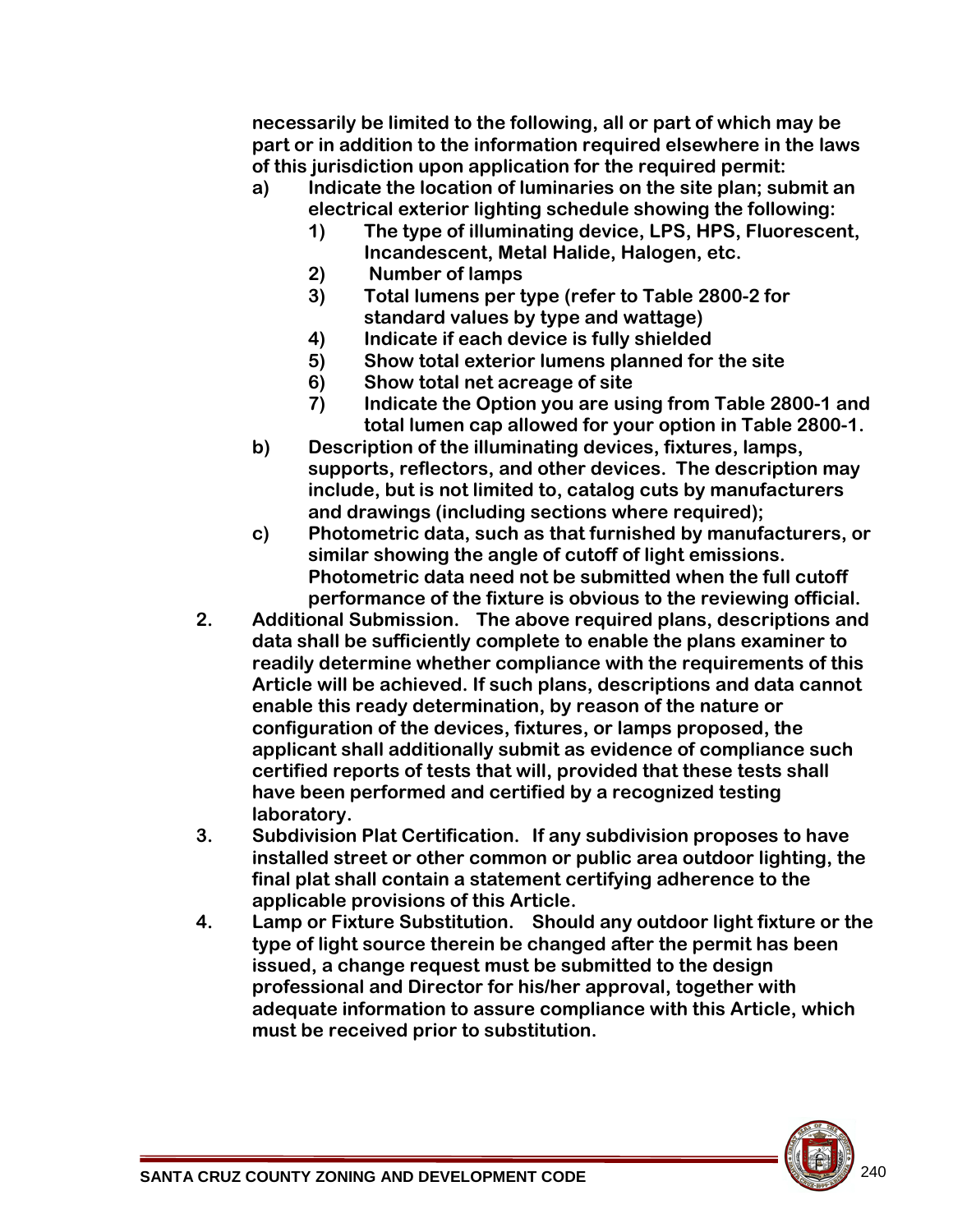#### **SEC. 2804 PROHIBITIONS**

- **A. Mercury Vapor Lamps Fixtures and Lamps. The installation, sale, offer for sale, lease or purchase of any mercury vapor lamp for use as outdoor lighting is prohibited.**
- **B. Laser Source Light. The use of laser source light or any similar high intensity light for outdoor advertising or entertainment, when projected above the horizontal, is prohibited.**
- **C. Signs. Bottom or up-lighting of exterior signs is prohibited.**
- **D. Searchlights. The operation of searchlights for advertising purposes is prohibited.**

# **SEC. 2805 TEMPORARY EXEMPTIONS**

- **A. Information Required. Any person may submit a written request to the Director for a temporary exemption of the requirements of this Article. A temporary exemption request shall contain the following information:** 
	- **1. Specific exemption or exemptions requested;**
	- **2. Type and use of outdoor light fixture involved;**
	- **3. Duration of time of the requested exemption;**
	- **4. Type of lamp and lamp lumens;**
	- **5. Total wattage of lamp or lamps and number of lamps to be used;**
	- **6. Proposed location on premises of the outdoor light fixture(s);**
	- **7. Previous temporary exemptions, if any, and addresses of premises there under;**
	- **8. Physical size of outdoor light fixture(s) and type of shielding provided;**
	- **9. Such other data and information as may be required by the Director.**
- **B. Approval; Duration. The County shall have ten business days from the date of submission of the request for temporary exemption to act, in writing, on the request. If approved, the exemption shall be valid for not more than thirty days from the date of issuance of the approval. The approval shall be renewable at the discretion of the Director upon a consideration of all the circumstances. Each such renewed exemption shall be valid for not more than thirty additional days.**
- **C. Disapproval; Appeal. If the request for temporary exemption is disapproved, the person making the request will have the appeal rights provided in Section 2801.D.**

# **SEC. 2806 OTHER EXEMPTIONS**

**A. Non-conformance. All other outdoor light fixtures lawfully installed prior to and operable on the effective date of the ordinance that codified in this Article are exempt from all requirements of this Article. There shall be no change in use or lamp type, or any replacement or structural alteration made, without conforming to all applicable requirements of this Article.** 

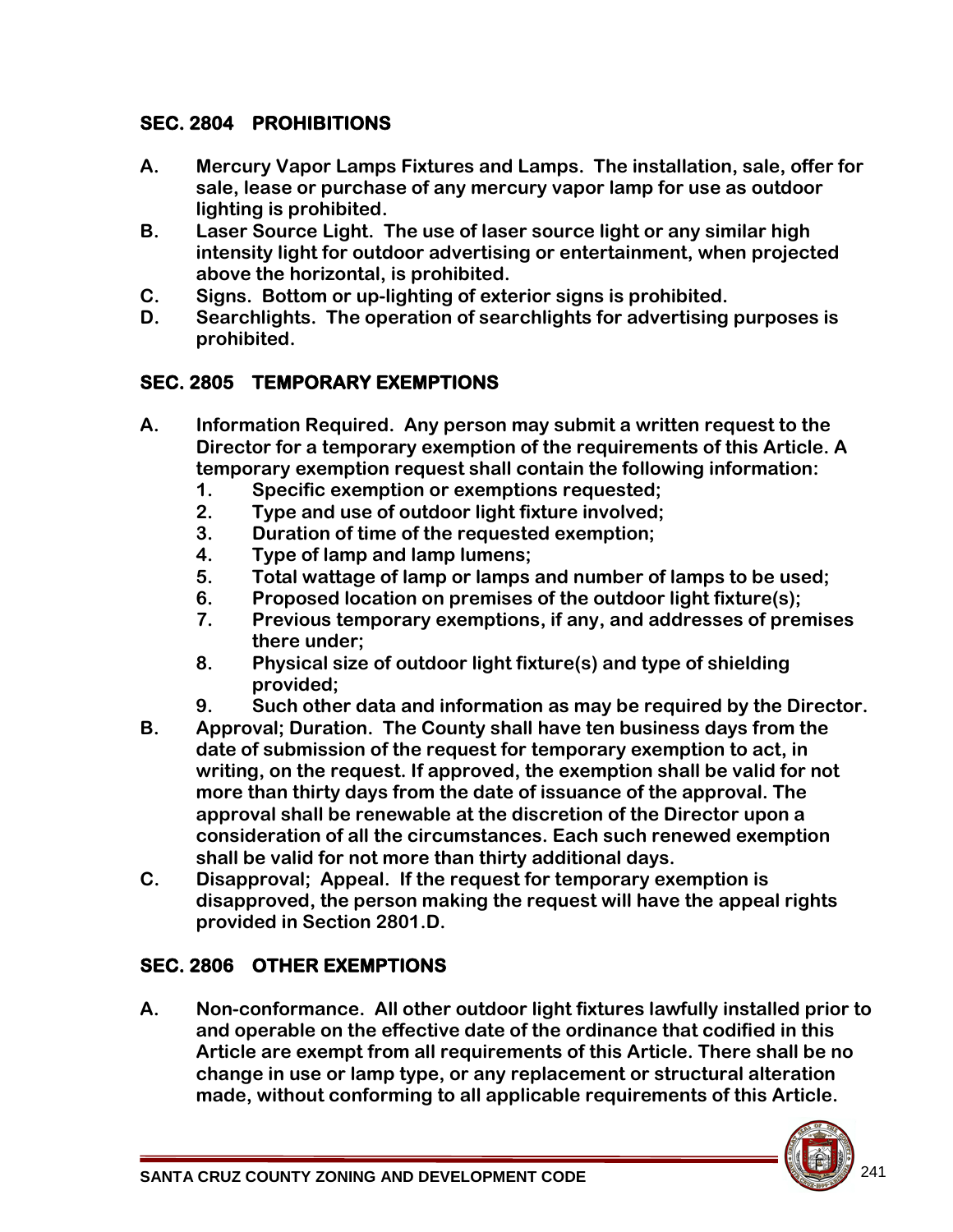**Further, if the property is abandoned, or if there is a change in use of the property, the provisions of this Article will apply when the abandonment ceases or the new use commences.** 

- **B. Neon lighting is exempt from the requirements of Sections 2803.A and B when used for sign lighting, but not for other uses. Natural gas lighting is exempt from all requirements of this Article.**
- **C. Federal and State Facilities. Those facilities and lands owned or operated by the U. S. Federal Government or the State of Arizona are exempted by law from all requirements of this Article. Voluntary compliance with the intent of this Article at those facilities is encouraged.**

# **SEC. 2807 OUTDOOR ADVERTISING SIGNS**

- **A. External illumination for on-site signs shall conform to all provisions of this Article. In particular, such lighting shall conform to the lamp source, shielding restrictions, and lumen caps of Section 2803. All upwarddirected, bottom-mounted, sign lighting is prohibited.**
- **B. Illumination of legal non-conforming off-site signs not illuminated at the effective date of this Article is prohibited.**
- **C. Outdoor internally-illuminated advertising signs shall not be counted towards the lumen cap and shielding requirements described in Table 2800-1. Outdoor internally illuminated advertising signs constructed with an opaque or colored background and translucent text and symbols are strongly preferred so as to reduce any potential detrimental effects due to such signs.**
- **D. Illumination for all advertising signs, both externally-illuminated and internally- illuminated, shall be turned off at close of business. No externally-illuminated signs shall be allowed in residential areas.**

# **SEC. 2808 SPECIAL USES**

- **A. Recreational Facilities.** 
	- **1. All site lighting not directly associated with the athletic playing areas shall conform to the lighting standards described in this Article, including but not limited to the lamp type and shielding requirements of Section 2803 and the lumens per acre limits of Table 2800-1.**
	- **2. Lighting for athletic fields, courts or tracks shall be exempt from the lumens per acre limits of Table 2800-1. All such lighting shall utilize fully shielded luminaires installed in a fashion that maintains the full cutoff characteristics unless certified by a registered engineer that such shielding is impractical. Every such lighting system design shall be certified by a registered engineer as conforming to all applicable restrictions of this Article. Where full cutoff fixtures are not utilized, acceptable luminaires shall include those which:** 
		- **a. Are provided with internal and/or external glare control louvers and installed so as to limit direct up-lighting to less**

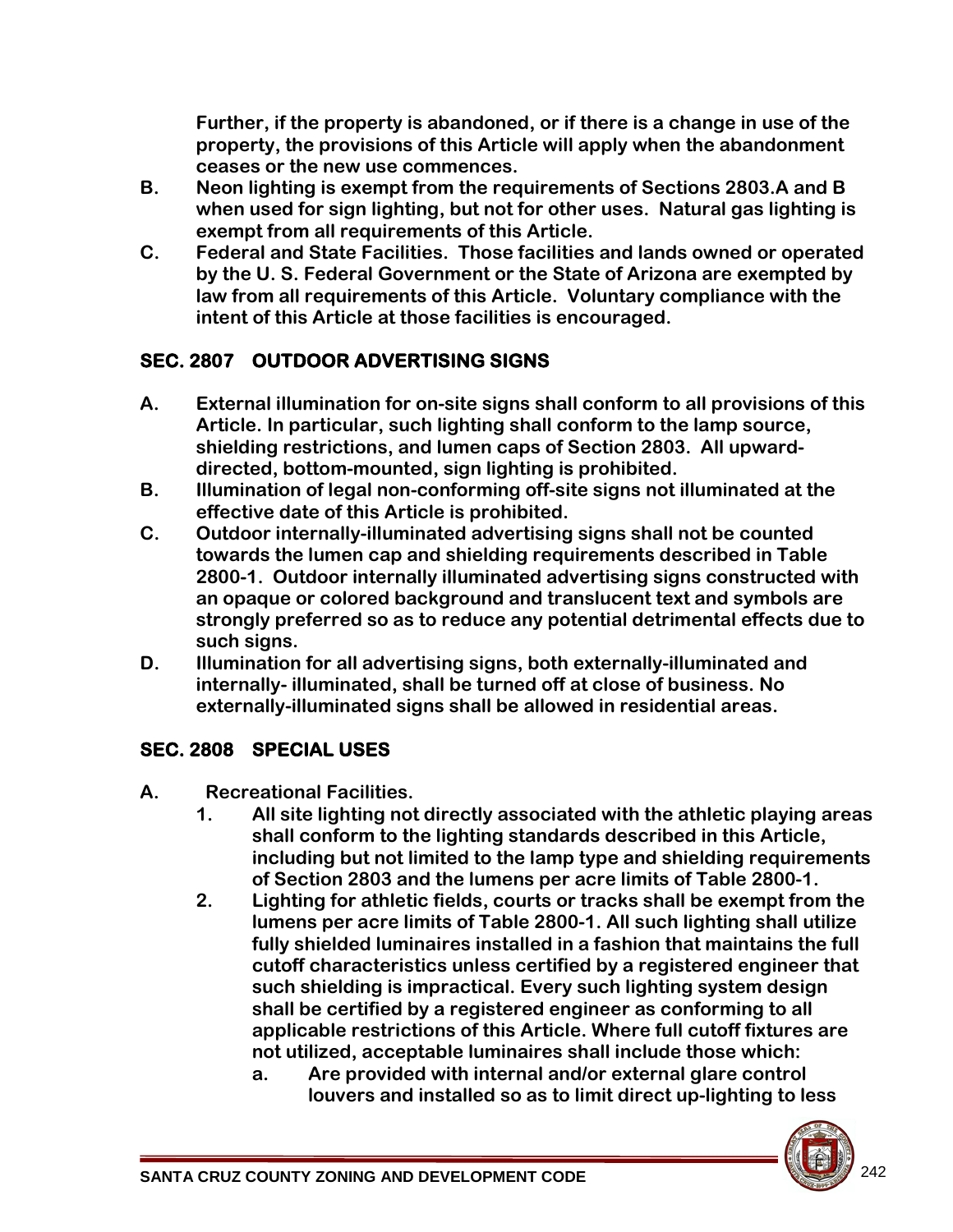**than 5 percent of the total lumens exiting from the installed fixtures and minimize offsite light trespass as required in 2 above, and;** 

- **b. Are installed with minimum aiming angles of 25 degrees downward from the horizontal. Said aiming angle shall be measured from the axis of the luminaire maximum beam candlepower as certified by an independent testing agency.**
- **c. All events shall be scheduled so as to complete all activity by 11 p.m. Illumination of the playing field, court or track shall be permitted after the curfew only to conclude a scheduled event that was unable to conclude before the curfew due to unusual circumstances.**

**B. Outdoor Display Lots**

**Lighting for display lots shall comply with the following standards and Table 2800-1.**

- **1. All such lighting shall utilize fully shielded luminaires that are installed in a fashion that maintains the full cutoff characteristics. Every such lighting system design shall be certified by a registered lighting or electrical engineer as conforming to all applicable restrictions of this Article.**
- **2. All site lighting not directly associated with the display areas shall conform to the lighting standards described in this Article, including but not limited to the lamp type, shielding requirements, and the lumens per acre limits of Table 2800-1.**
- **3. Lot lighting shall be turned off at close of business.**

**C. Service Station Under-Canopy Lighting**

**Lighting for service station canopies shall be turned off at the close of business.** 

- **1. Shielding: All luminaires are to be flush with, or recessed into the lower surface of service station canopies and shall be fully shielded and utilize flat lenses to minimize light trespass.**
- **2. Total Under-Canopy Output: The total light output used for illuminating service station canopies is defined as the sum of all under-canopy initial bare lamp outputs in lumens and shall not exceed 40 lumens per square foot of canopy. Twenty-five percent (25%) of the lumens from fully shielded outdoor lighting fixtures installed under canopies shall be counted toward the lumens caps.**
- **3. Illuminated canopy margins shall be considered in the total lumen count per acre.**

**D. Wireless Communications Towers**

**If tower lighting is required, it shall be the least obtrusive that meets Federal Aviation Administration and County requirements.**

# **SEC. 2809 LAW GOVERNING CONFLICTS**

**Where any provision of federal, state, or local statutes, Articles, or laws conflicts with any provision of this Article, the most restrictive shall govern unless** 

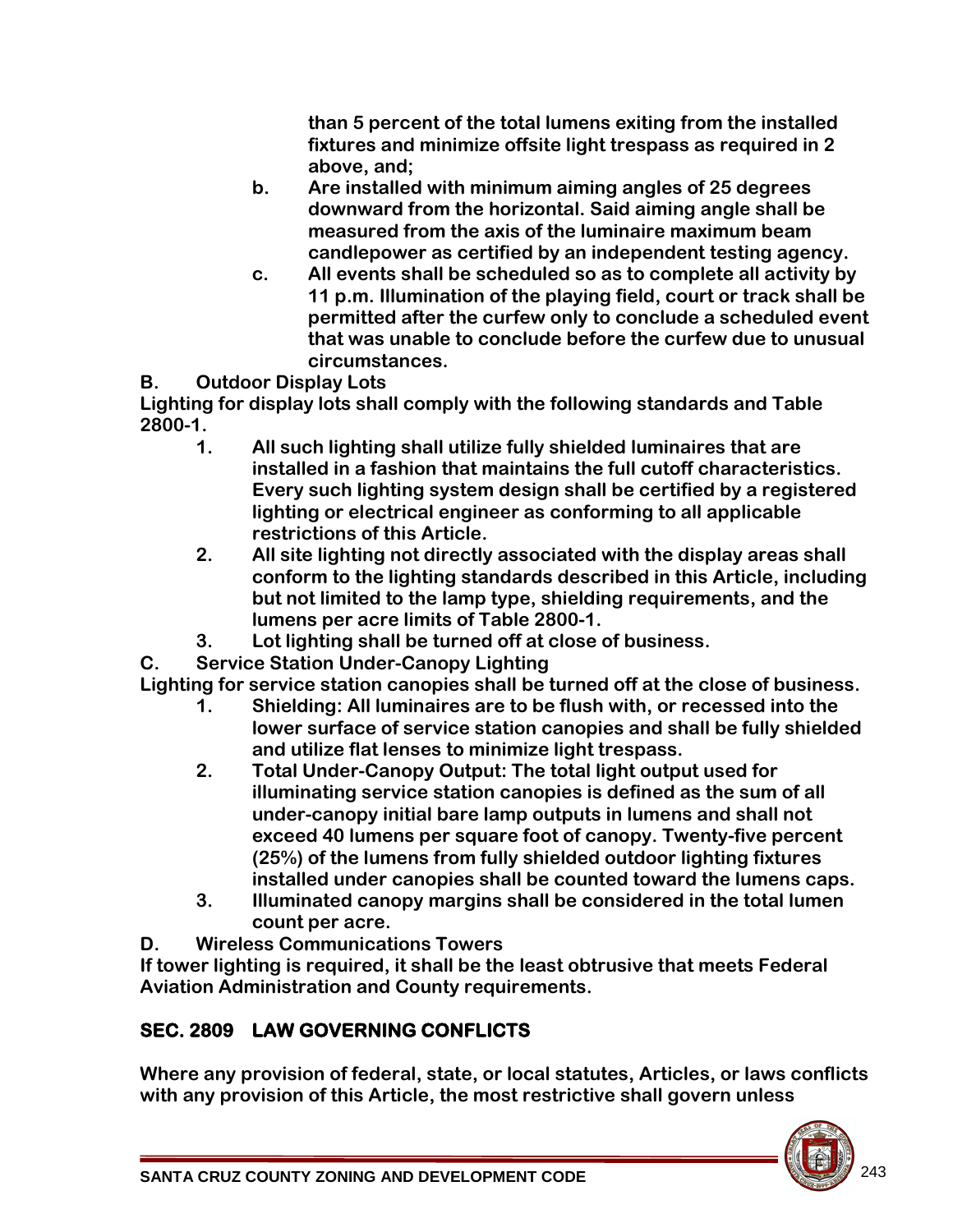**otherwise regulated by law.** 

#### **SEC. 2810 CONDITIONAL USE PERMIT**

**The lumen cap provisions of this Article, in Table 2800-1, may be altered, varied, or modified by the issuance of a Conditional Use Permit by the Board of Adjustment, as per Article 6 of this Code, upon a finding by the Board that such alteration, variance, or modification is necessary for the proposed use of the subject property because of increased security requirements, public safety, or public need and that the purpose and intent of this Article are reasonably accommodated. In addition to the applicable public hearing notice requirements of Article 6, Sec. 610 of this Code, written notice of public hearings shall be given stating the time, date and purpose of the hearing to the F.L. Whipple Observatory or its successor or equivalent and to owners of property within one thousand feet of the subject property.**

# **SEC. 2811 ENFORCEMENT AND PENALTY**

**It shall be the duty of the Director to administer and enforce this Article. All other County law enforcement officials and agencies shall, whenever requested by the Director, participate in and assist in the enforcement of this Article to the extent that they are lawfully authorized to do so.** 

**Any violation of this Article, or any portion of this Article, shall be considered a civil violation and is subject to penalties not to exceed the amount of the maximum fine for a class 2 misdemeanor in accordance with A.R.S. §11-808. Each day of continuance of the violation constitutes a separate violation. Maximum fines are \$750.00 for individuals and \$10,000.00 for corporations, associations, labor unions or other legal entities. Enforcement procedures shall be pursuant to those established by the Department of Community Development.**

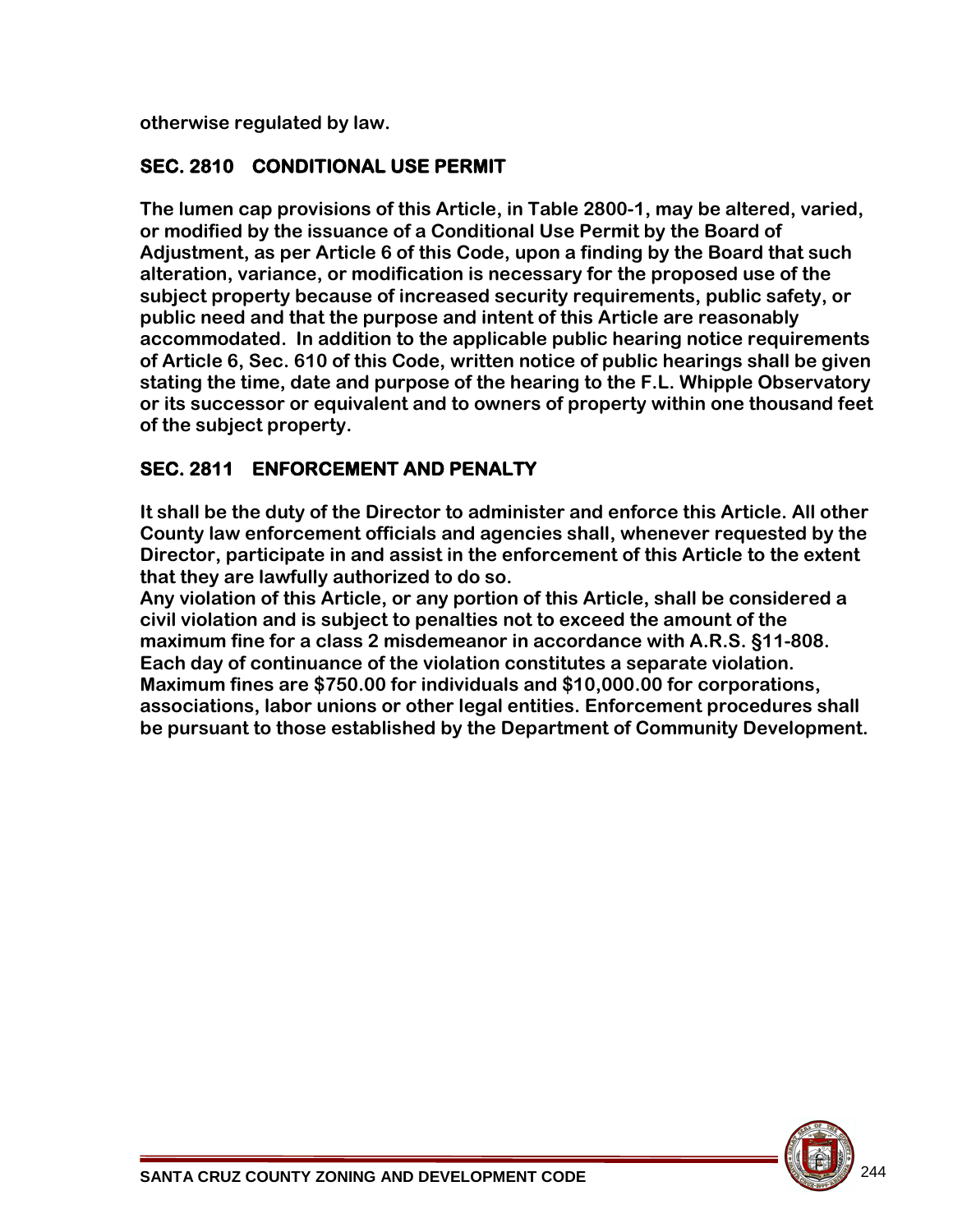





To find the maximum allowable mounting height, take the distance (b) from the property line to the base of the fixture location and multiply it by .47. This will give you (a), the height above the 5 foot starting level. Add (a) to 5 feet to find the maximum allowable mounting height.

| In the diagram, a fixture 20 feet (b) from the property line has a height maximum of 14.4 feet. $(20)$ x (.47) = 9.4 | $9.4 + 5 = 14.4$ feet:                                |
|----------------------------------------------------------------------------------------------------------------------|-------------------------------------------------------|
| a fixture 40 feet (b) from the property line has a height maximum of 23.8 feet.                                      | $(40) \times (0.47) = 18.8$<br>$18.8 + 5 = 23.8$ feet |

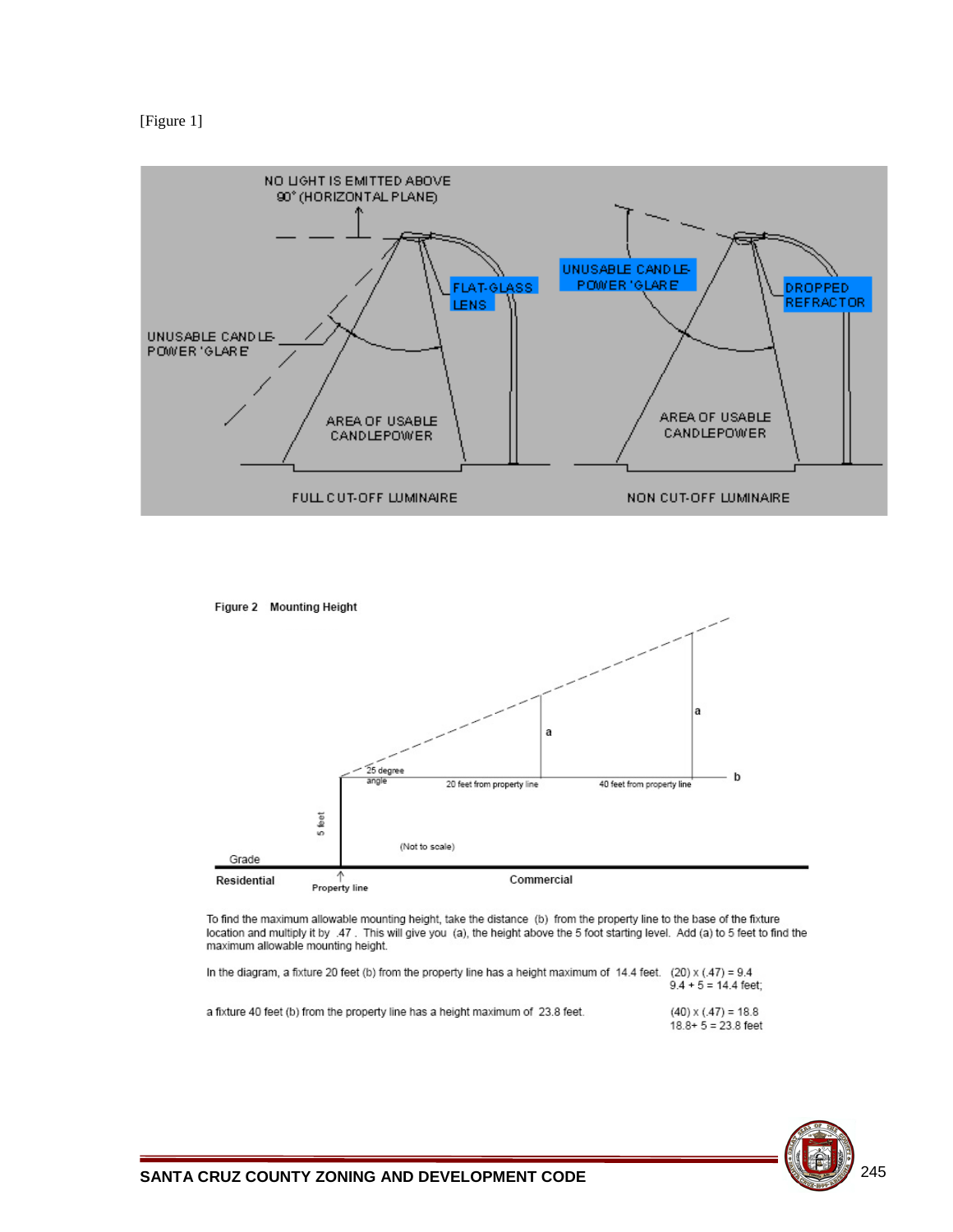| Type                                              | Lamp Wattage      | <b>Initial Lumens</b> |
|---------------------------------------------------|-------------------|-----------------------|
| Incandescent                                      | 25W               | 150                   |
|                                                   | 40W               | 460                   |
|                                                   | 60 W              | 890                   |
|                                                   | 75W               | 1210                  |
|                                                   | 100W              | 1750                  |
|                                                   | 150W              | 2880                  |
|                                                   | 300W              | 6360                  |
|                                                   | 1000W             | 23800                 |
| <b>Compact Florescent</b>                         | 5W                | 250                   |
|                                                   | 7W                | 400                   |
|                                                   | 13 W              | $\overline{900}$      |
|                                                   | 18W               | 1200                  |
|                                                   | 26W               | 1800                  |
|                                                   | 32W               | 2900                  |
| Tungsten-Halogen                                  | 250W              | 4700                  |
|                                                   | 500W              | 10700                 |
|                                                   | 1000W             | 19000                 |
|                                                   |                   | 36000                 |
| <b>Metal Halide</b>                               | 1500W             | 14000                 |
|                                                   | 175 W             |                       |
|                                                   | 250W              | 20000                 |
|                                                   | 400 W             | 40000                 |
|                                                   | 1000 W            | 115000                |
| PAR (Parabolic Aluminized Floods & Spots)         | 150 W             | 1740                  |
| HPS (High Pressure Sodium)                        | 50 W              | 3300                  |
|                                                   | $\overline{70}$ W | 5800                  |
|                                                   | 100 W             | 9500                  |
|                                                   | 150 W             | 16000                 |
|                                                   | 200W              | 22000                 |
|                                                   | 250 W             | 30000                 |
|                                                   | 310W              | 37000                 |
|                                                   | 400 W             | 50000                 |
|                                                   | 1000W             | 140000                |
| LPS (Low Pressure Sodium)                         | 18 W              | 1800                  |
|                                                   | 35 W              | 4800                  |
|                                                   | $\overline{55}$ W | 8000                  |
|                                                   | 90 W              | 13500                 |
|                                                   | 135 W             | 22500                 |
|                                                   | 180 W             | 33000                 |
| Fluorescent (Standard Cool White, 1.5-inch tubes) | 21 W              | 1190                  |
|                                                   | 30 W              | 2050                  |
|                                                   | 36W               | 2450                  |
|                                                   | 39 W              | 3000                  |
|                                                   | 50 W              | 3700                  |
|                                                   | 52W               | 3900                  |
|                                                   | 55 W              | 4600                  |
|                                                   | 70 W              | 5400                  |
|                                                   | 75 W              | 6300                  |

TABLE 2800-2 – Standards values based on manufacturer's data – to be used unless applicant submits other verified